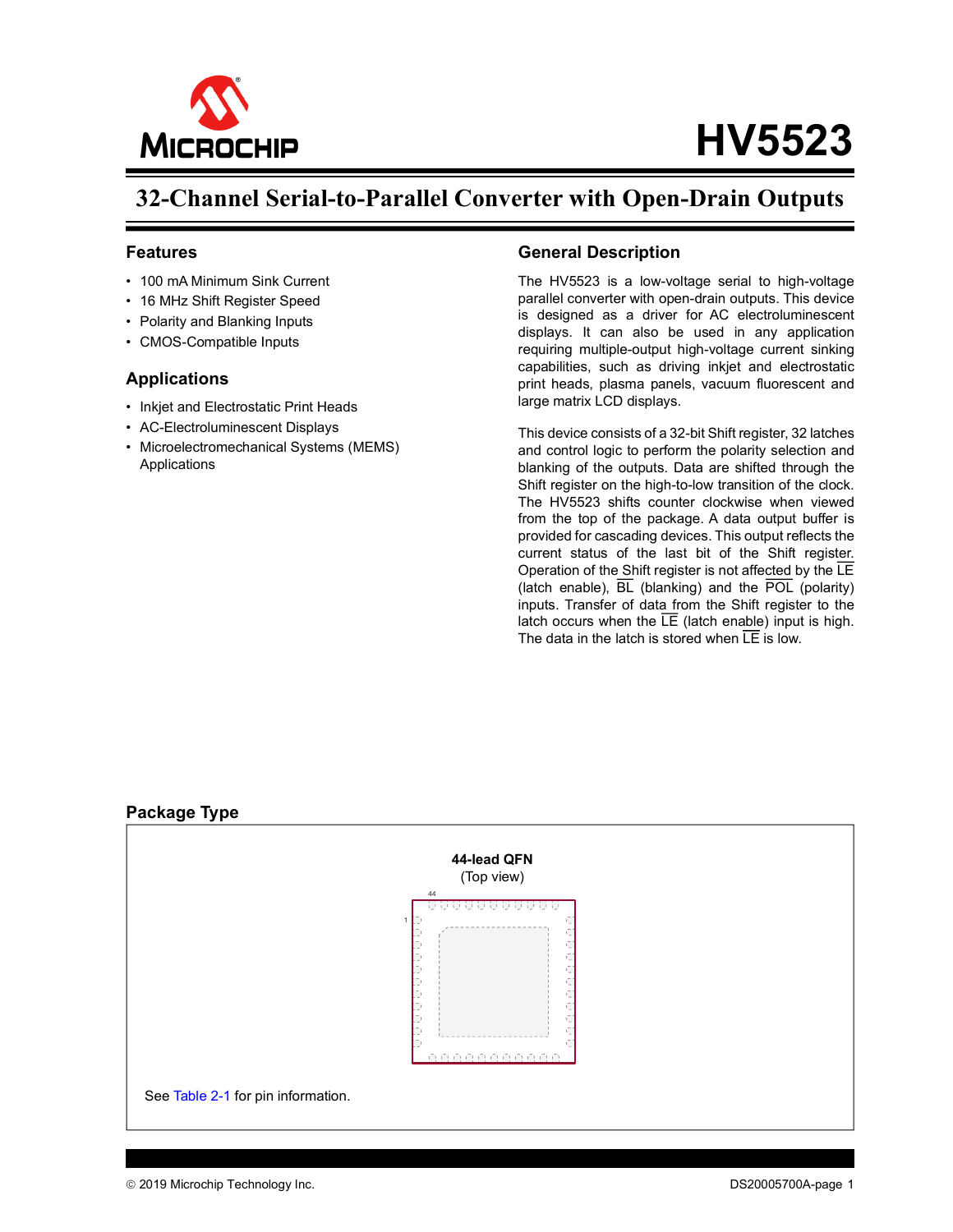## **Functional Block Diagram**

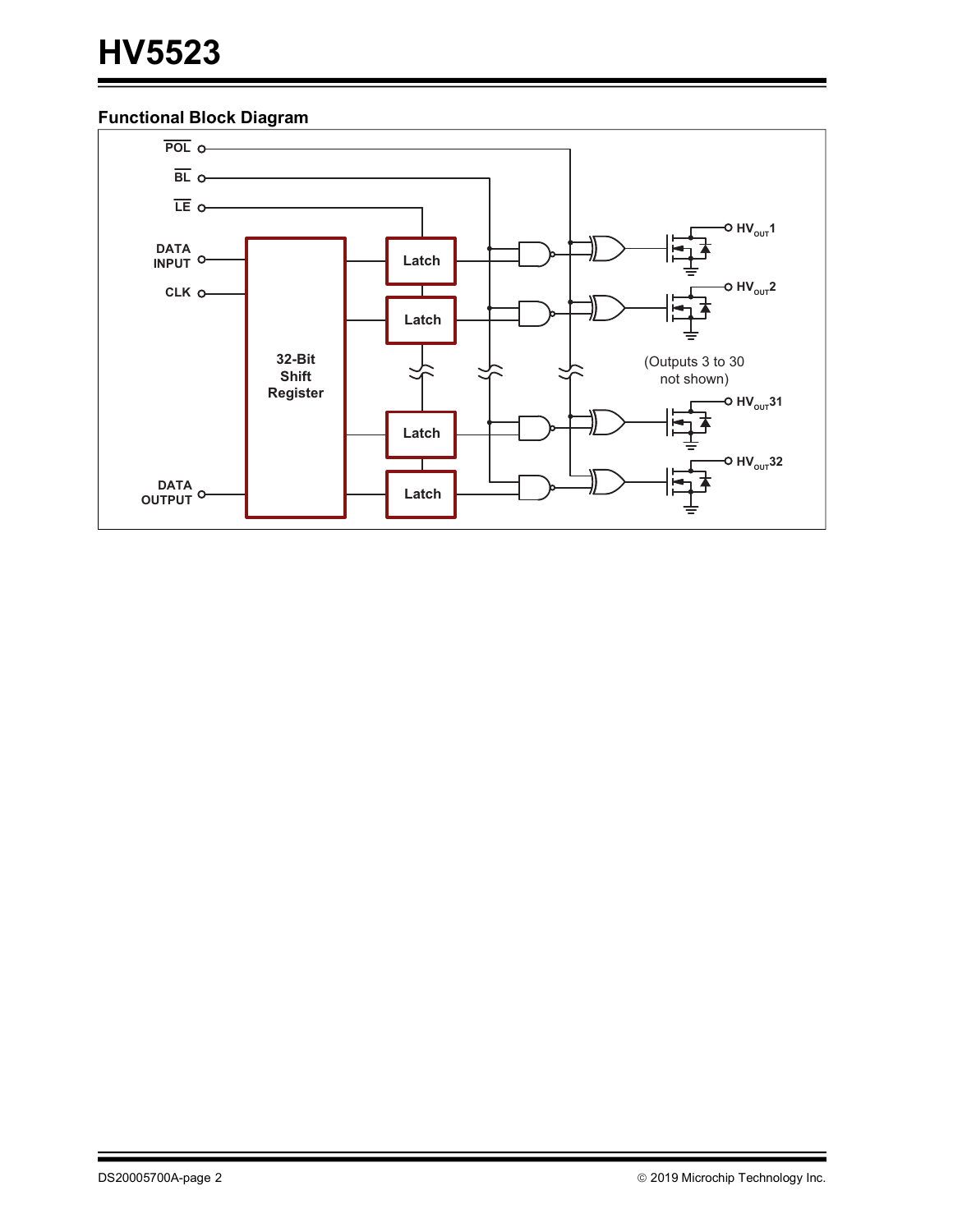## **1.0 ELECTRICAL CHARACTERISTICS**

#### **Absolute Maximum Ratings†**

| <b>Continuous Total Power Dissipation:</b> |  |
|--------------------------------------------|--|
|                                            |  |

**† Notice:** Stresses above those listed under "Absolute Maximum Ratings" may cause permanent damage to the device. This is a stress rating only, and functional operation of the device at those or any other conditions above those indicated in the operational sections of this specification is not intended. Exposure to maximum rating conditions for extended periods may affect device reliability.

- <span id="page-2-1"></span><span id="page-2-0"></span>**Note 1:** All voltages are referenced to V<sub>SS</sub>.
	- **2:** Duty cycle is limited by the total power dissipated in the package.
	- **3:** 1 oz. 4-layer 3" x 4" PCB

## <span id="page-2-2"></span>**RECOMMENDED OPERATING CONDITIONS**

| <b>Parameter</b>                     | Sym.              | Min.                | Typ. | Max.                | Unit       | <b>Conditions</b> |
|--------------------------------------|-------------------|---------------------|------|---------------------|------------|-------------------|
| Logic Supply Voltage                 | V <sub>DD</sub>   | 4.5                 |      | 5.5                 |            |                   |
| High-Voltage Output                  | HV <sub>OUT</sub> | $-0.3$              |      | $+220$              | V          |                   |
| High-Level Input Voltage             | $V_{\text{IH}}$   | 0.8 V <sub>DD</sub> |      | V <sub>DD</sub>     |            |                   |
| Low-Level Input Voltage              | $V_{IL}$          | 0                   |      | 0.2 V <sub>DD</sub> | v          |                   |
| <b>Clock Frequency</b>               | <sup>T</sup> CLK  |                     |      | 16                  | <b>MHz</b> |                   |
| <b>Operating Ambient Temperature</b> | ۱Ā                | $-40$               |      | $+85$               | °C         |                   |

## **DC ELECTRICAL CHARACTERISTICS**

| Electrical Specifications: Over recommended operating conditions unless otherwise noted. |              |                 |              |        |      |                                                                |                                        |  |  |  |
|------------------------------------------------------------------------------------------|--------------|-----------------|--------------|--------|------|----------------------------------------------------------------|----------------------------------------|--|--|--|
| <b>Parameter</b>                                                                         | Sym.         | Min.            | Typ.         | Max.   | Unit | <b>Conditions</b>                                              |                                        |  |  |  |
| V <sub>DD</sub> Supply Current                                                           |              | סםי             |              |        | 25   | mA                                                             | $f_{CLK}$ = 16 MHz, $f_{DATA}$ = 8 MHz |  |  |  |
| Quiescent V <sub>DD</sub> Supply Current                                                 | <b>DDQ</b>   |                 |              | 100    | μA   | $D_{IN} = 0V$<br>all input logic pins = 0V,<br>all outputs off |                                        |  |  |  |
| Off-State Output Current                                                                 | $I_{O(OFF)}$ |                 |              | 10     | μA   | All outputs high, all switches<br>parallel                     |                                        |  |  |  |
| High-Level Logic Input Current                                                           |              | ŀщ              |              |        | 1    | μA                                                             | $V_{IH} = V_{DD}$                      |  |  |  |
| Low-Level Logic Input Current                                                            |              | ŀμ              |              |        | $-1$ | μA                                                             | $V_{II} = 0V$                          |  |  |  |
| High-Level Output Data Out                                                               |              | V <sub>OH</sub> | $V_{DD}$ -1V |        |      | $\vee$                                                         | $IDOUIT = -10 mA$                      |  |  |  |
| Low-Level Output                                                                         | $HV_{OUT}$   |                 |              |        | 15   | V                                                              | $IHV_{OUIT}$ = +100 mA                 |  |  |  |
| Voltage                                                                                  | Data Out     | $V_{OL}$        |              |        | 1    | $\vee$                                                         | $ID_{OUT}$ = +10 mA                    |  |  |  |
| $HV_{OUT}$ Clamp Voltage                                                                 | $V_{OC}$     |                 |              | $-1.5$ | V    | $I_{\text{OI}} = -100 \text{ mA}$                              |                                        |  |  |  |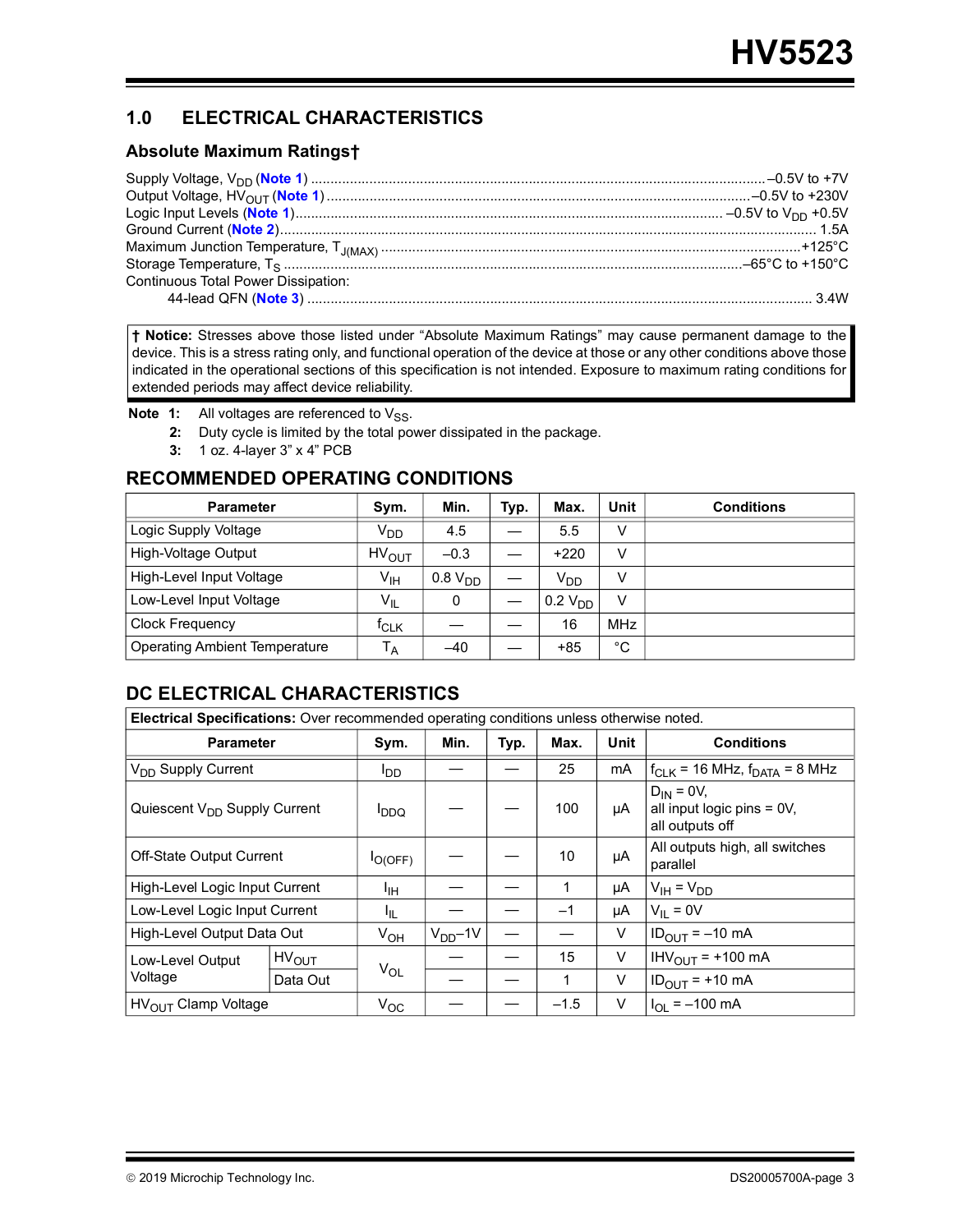## **AC ELECTRICAL CHARACTERISTICS**

| Electrical Specifications: $V_{DD}$ = 5V, T <sub>J</sub> = 25°C |                                   |      |      |      |             |                                       |  |  |  |  |  |
|-----------------------------------------------------------------|-----------------------------------|------|------|------|-------------|---------------------------------------|--|--|--|--|--|
| <b>Parameter</b>                                                | Sym.                              | Min. | Typ. | Max. | <b>Unit</b> | <b>Conditions</b>                     |  |  |  |  |  |
| <b>Clock Frequency</b>                                          | $f_{CLK}$                         |      |      | 16   | <b>MHz</b>  |                                       |  |  |  |  |  |
| Clock Pulse Width, High or Low                                  | t <sub>WL</sub> , t <sub>WH</sub> | 31   |      |      | ns          |                                       |  |  |  |  |  |
| Data Setup Time Before CLK Falls                                | t <sub>SU</sub>                   | 25   |      |      | ns          |                                       |  |  |  |  |  |
| Data Hold Time after CLK Falls                                  | tμ                                | 10   |      |      | ns          |                                       |  |  |  |  |  |
| Turn-On Time, HV <sub>OUT</sub> from Enable                     | ι <sub>ΟΝ</sub>                   |      |      | 400  | ns          | $R_1 = 2 k\Omega$ to $V_{PP}$ maximum |  |  |  |  |  |
| Delay Time Clock to Data High to Low                            | $t_{DHL}$                         |      |      | 35   | ns          | $C_1 = 15 pF$                         |  |  |  |  |  |
| Delay Time Clock to Data Low to High                            | $t_{\text{DLH}}$                  |      |      | 35   | ns          | $C_1 = 15 pF$                         |  |  |  |  |  |
| Delay Time Clock to LE Low to High                              | $t_{DLE}$                         | 20   |      |      | ns          |                                       |  |  |  |  |  |
| Width of LE Pulse                                               | <sup>t</sup> WLE                  | 20   |      |      | ns          |                                       |  |  |  |  |  |
| LE Setup Time Before Clock Falls                                | $t_{SLE}$                         | 20   |      |      | ns          |                                       |  |  |  |  |  |
| Digital Logic Input Capacitance                                 | $\mathtt{C_{IN}}$                 |      |      | 15   | pF          |                                       |  |  |  |  |  |

## **TEMPERATURE SPECIFICATIONS**

| <b>Parameter</b>                                    | Sym.                    | Min.  | Typ. | Max.   | Unit | <b>Conditions</b> |
|-----------------------------------------------------|-------------------------|-------|------|--------|------|-------------------|
| <b>TEMPERATURE RANGE</b>                            |                         |       |      |        |      |                   |
| <b>Operating Ambient Temperature</b>                | ۱Ā                      | $-40$ |      | +85    | °C   |                   |
| Maximum Junction Temperature                        | J(MAX)                  |       |      | $+125$ | °C   |                   |
| Storage Temperature                                 | $\mathsf{T}_\mathsf{S}$ | $-65$ |      | $+150$ | °C   |                   |
| PACKAGE THERMAL RESISTANCE                          |                         |       |      |        |      |                   |
| 44-lead QFN                                         | $\theta_{JA}$           |       | 19   |        | °C/W | Note 1            |
| Note $A_1$ , $A_2$ , $A_3$ loves $2^n \vee A^n$ DCD |                         |       |      |        |      |                   |

<span id="page-3-0"></span>**Note 1:** 1 oz. 4-layer 3" x 4" PCB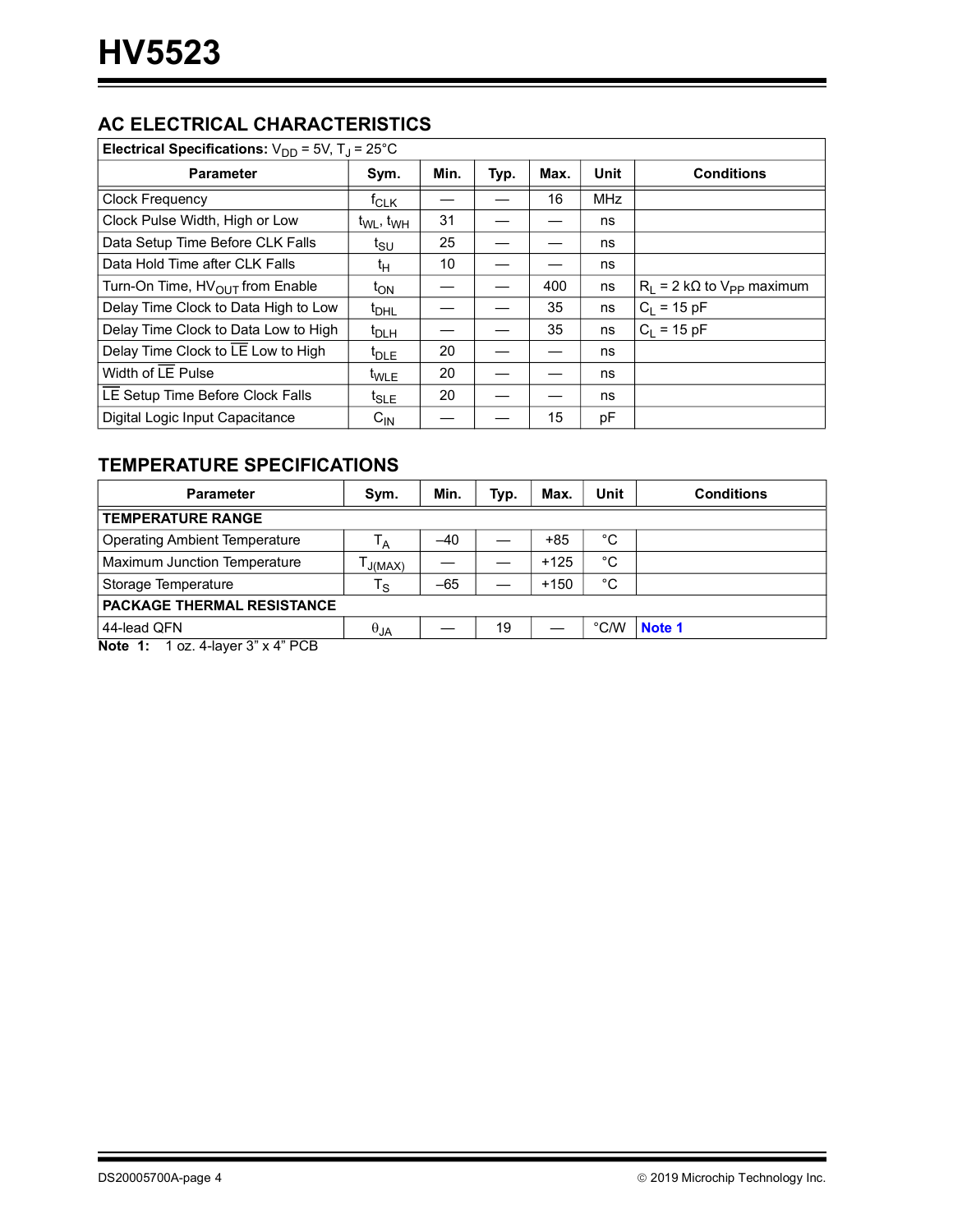

## **Switching Waveforms**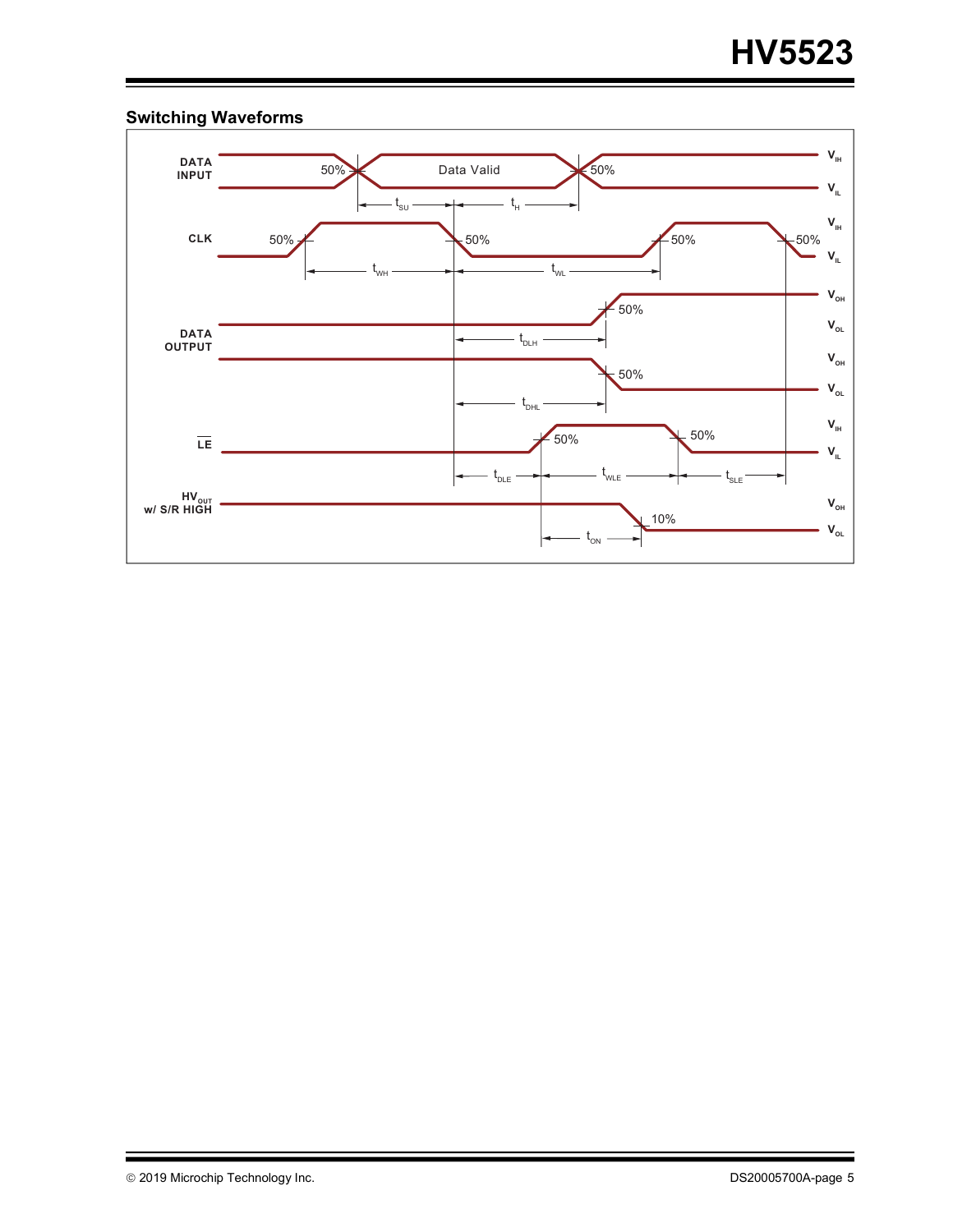## **2.0 PIN DESCRIPTION**

The details on the pins of HV5523 are listed in [Table](#page-5-0) 2-1. Refer to **[Package Type](#page-0-0)** for the location of pins.

| <b>Pin Number</b> | <b>Pin Name</b>      | <b>Description</b>                                                                                              |
|-------------------|----------------------|-----------------------------------------------------------------------------------------------------------------|
| 1                 | HV <sub>OUT</sub> 11 | High-voltage output                                                                                             |
| 2                 | HV <sub>OUT</sub> 12 | High-voltage output                                                                                             |
| 3                 | HV <sub>OUT</sub> 13 | High-voltage output                                                                                             |
| 4                 | HV <sub>OUT</sub> 14 | High-voltage output                                                                                             |
| 5                 | HV <sub>OUT</sub> 15 | High-voltage output                                                                                             |
| 6                 | $HV_{OUT}16$         | High-voltage output                                                                                             |
| 7                 | HV <sub>OUT</sub> 17 | High-voltage output                                                                                             |
| 8                 | HV <sub>OUT</sub> 18 | High-voltage output                                                                                             |
| $\boldsymbol{9}$  | HV <sub>OUT</sub> 19 | High-voltage output                                                                                             |
| 10                | HV <sub>OUT</sub> 20 | High-voltage output                                                                                             |
| 11                | HV <sub>OUT</sub> 21 | High-voltage output                                                                                             |
| 12                | HV <sub>OUT</sub> 22 | High-voltage output                                                                                             |
| 13                | HV <sub>OUT</sub> 23 | High-voltage output                                                                                             |
| 14                | HV <sub>OUT</sub> 24 | High-voltage output                                                                                             |
| 15                | HV <sub>OUT</sub> 25 | High-voltage output                                                                                             |
| 16                | HV <sub>OUT</sub> 26 | High-voltage output                                                                                             |
| 17                | HV <sub>OUT</sub> 27 | High-voltage output                                                                                             |
| 18                | HV <sub>OUT</sub> 28 | High-voltage output                                                                                             |
| 19                | HV <sub>OUT</sub> 29 | High-voltage output                                                                                             |
| 20                | HV <sub>OUT</sub> 30 | High-voltage output                                                                                             |
| 21                | HV <sub>OUT</sub> 31 | High-voltage output                                                                                             |
| 22                | HV <sub>OUT</sub> 32 | High-voltage output                                                                                             |
| 23                | DATA OUT             | Data output pin                                                                                                 |
| 24                | <b>NC</b>            | No internal connection                                                                                          |
| 25                | <b>NC</b>            | No internal connection                                                                                          |
| 26                | <b>NC</b>            | No internal connection                                                                                          |
| 27                | <b>POL</b>           | Inverts the polarity of the HV <sub>OUT</sub> pins                                                              |
| 28                | <b>CLK</b>           | Clock pin. The Shift registers shift data on the falling edge of input clock.                                   |
| 29                | <b>VSS</b>           | Reference voltage, usually ground                                                                               |
| 30                | <b>VDD</b>           | Logic supply voltage                                                                                            |
| 31                | LE.                  | Latch enable pin. Data is shifted from the Shift register to the latches on logic input<br>high.                |
| 32                | <b>DATA IN</b>       | Data input pin                                                                                                  |
| 33                | $\overline{BL}$      | Blanking pin sets all HV <sub>OUT</sub> pins ON or OFF, depending upon the state of polarity.<br>See Table 3-2. |
| 34                | N/C                  | No internal connection                                                                                          |

#### <span id="page-5-0"></span>**TABLE 2-1: 44-LEAD QFN PIN FUNCTION TABLE**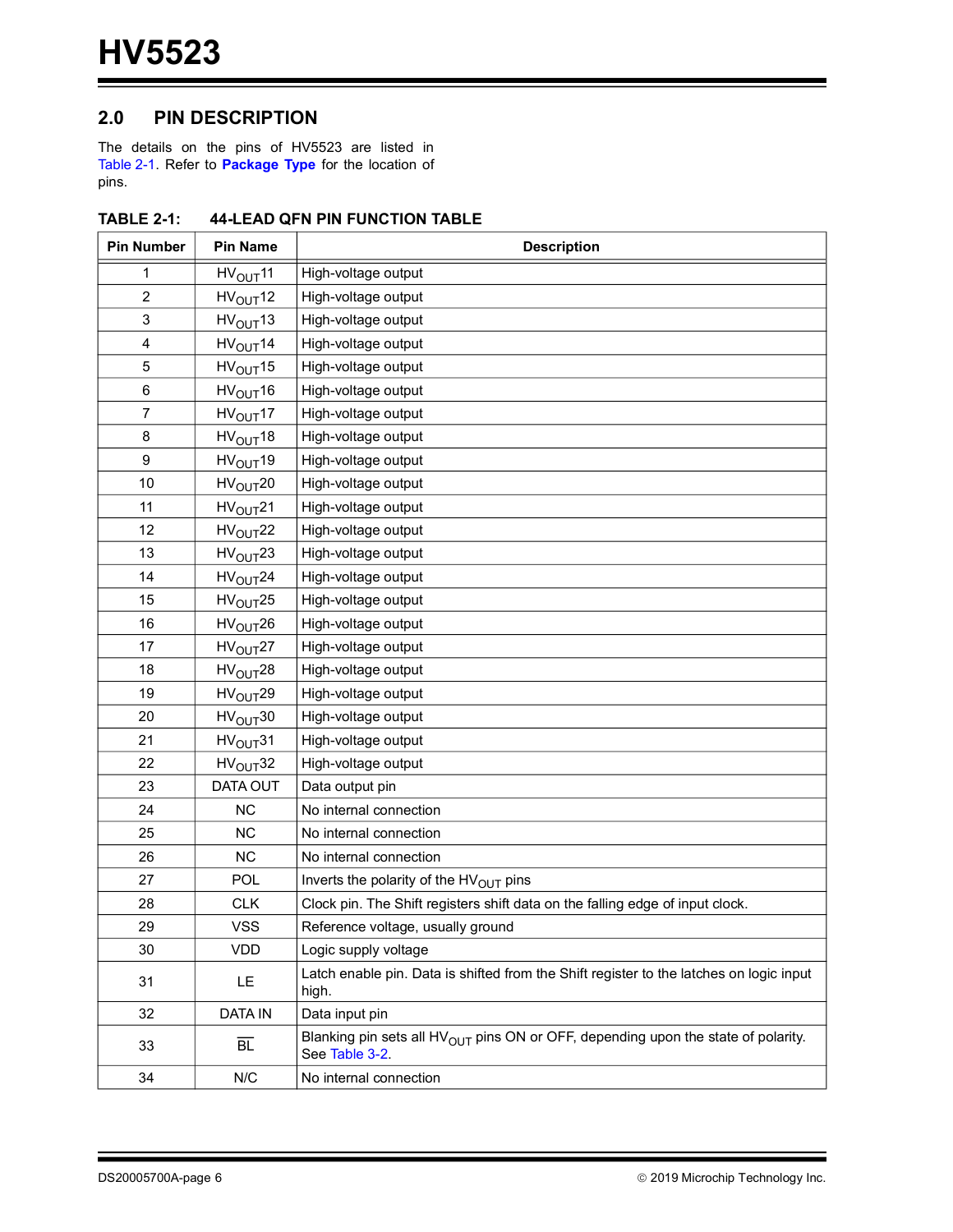| <b>Pin Number</b> | <b>Pin Name</b>      | ,<br><b>Description</b> |
|-------------------|----------------------|-------------------------|
| 35                | HV <sub>OLIT</sub> 1 | High-voltage output     |
| 36                | HV <sub>OUT</sub> 2  | High-voltage output     |
| 37                | HV <sub>OUT</sub> 3  | High-voltage output     |
| 38                | HV <sub>OUT</sub> 4  | High-voltage output     |
| 39                | HV <sub>OUT</sub> 5  | High-voltage output     |
| 40                | $HV_{OUT}6$          | High-voltage output     |
| 41                | HV <sub>OUT</sub> 7  | High-voltage output     |
| 42                | HV <sub>OUT</sub> 8  | High-voltage output     |
| 43                | HV <sub>OUT</sub> 9  | High-voltage output     |
| 44                | $HV_{OUT}10$         | High-voltage output     |
|                   | <b>Center Tab</b>    | Connect to VSS.         |

#### **TABLE 2-1: 44-LEAD QFN PIN FUNCTION TABLE (CONTINUED)**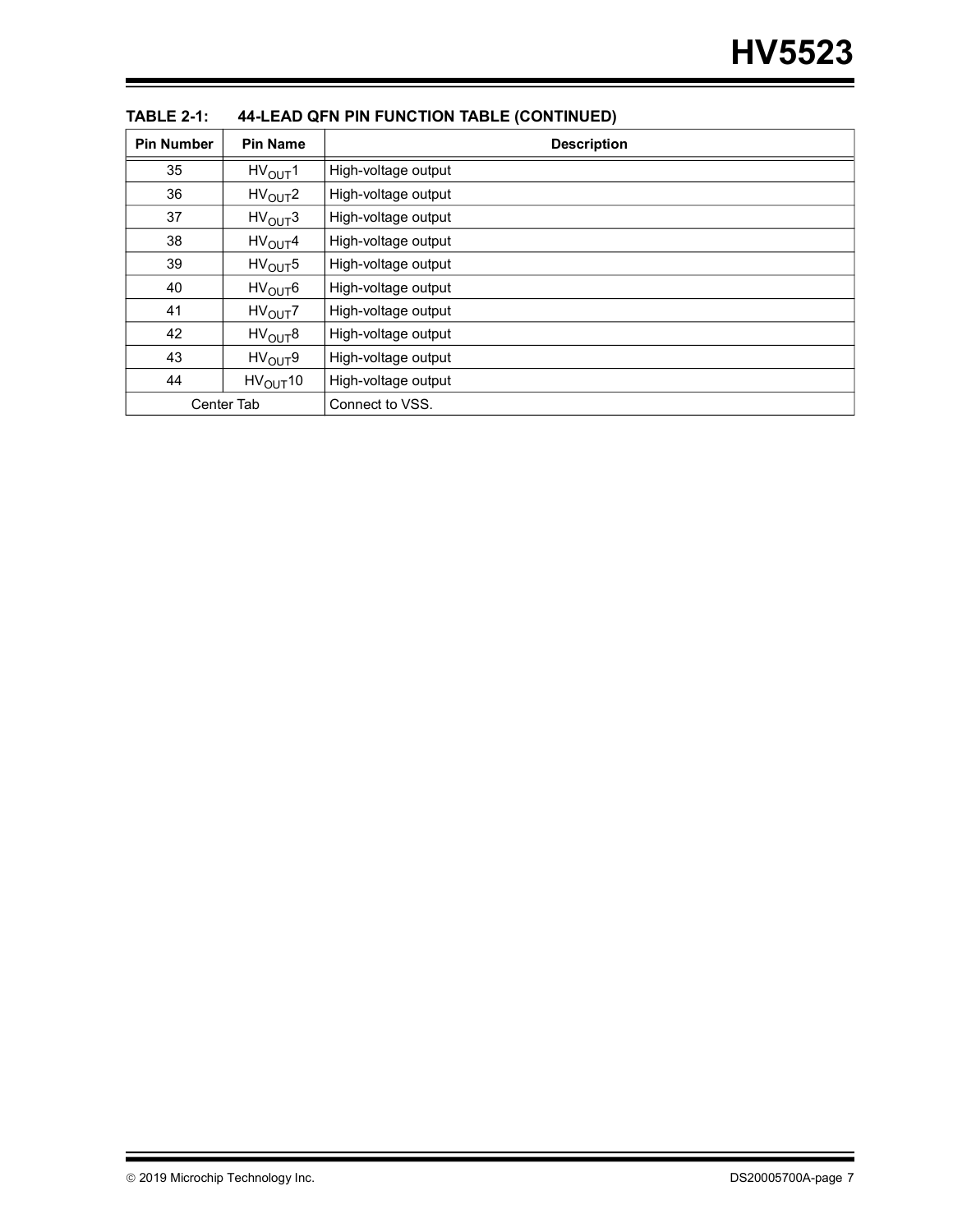## **3.0 FUNCTIONAL DESCRIPTION**

Follow the steps in [Table](#page-7-3) 3-1 to power up and power down the HV5523.

#### <span id="page-7-3"></span>**TABLE 3-1: POWER-UP AND POWER-DOWN SEQUENCE**

|             | <b>Power-Up</b>                  | <b>Power-Down</b> |                          |  |  |  |
|-------------|----------------------------------|-------------------|--------------------------|--|--|--|
| <b>Step</b> | <b>Description</b>               | <b>Step</b>       | <b>Description</b>       |  |  |  |
|             | Connect ground.                  |                   | Remove all inputs.       |  |  |  |
| ∠           | Apply $V_{DD}$ .                 |                   | Remove V <sub>DD</sub> . |  |  |  |
| ົ<br>د      | Set all inputs to a known state. | 2                 | Disconnect ground.       |  |  |  |

#### <span id="page-7-0"></span>**TABLE 3-2: FUNCTION TABLE**

|                    |             |            | Inputs <sup>1</sup> |           |            | <b>Outputs</b> |                       |                            |                   |                   |  |  |
|--------------------|-------------|------------|---------------------|-----------|------------|----------------|-----------------------|----------------------------|-------------------|-------------------|--|--|
| <b>Function</b>    |             |            |                     |           |            |                | <b>Shift Register</b> | <b>High-Voltage Output</b> | Data Out          |                   |  |  |
|                    | <b>Data</b> | <b>CLK</b> | LE                  | <b>BL</b> | <b>POL</b> | 1              | 232                   | 1                          | 232               |                   |  |  |
| All On             | X           | X          | X                   |           |            | Note 2         | Note 2                | On                         | <b>On</b>         | Note 2            |  |  |
| All Off            | X           | X          | X                   |           | н          | Note 2         | Note 2                | Off                        | Off               | Note 2            |  |  |
| <b>Invert Mode</b> | X           | X          | L                   | н         |            | Note 2         | Note 2                | Note <sub>2</sub>          | Note 2            | Note 2            |  |  |
| Load S/R           | H or L      |            |                     | H         | H          | H or L         | Note 2                | Note 2                     | Note 2            | Note 2            |  |  |
|                    | X           | H or L     | ↑                   | H         | Н          | Note 2         | Note 2                | Note 2                     | Note 2            | Note 2            |  |  |
| Load Latches       | X           | H or L     | ↑                   | н         |            | Note 2         | Note 2                | Note <sub>2</sub>          | Note <sub>2</sub> | Note <sub>2</sub> |  |  |
| Transparent        | L           | ↓          | н                   | H         | н          |                | Note 2                | Off                        | Note 2            | Note 2            |  |  |
| Latch Mode         | H           |            | н                   | H         | H          | н              | Note 2                | On                         | Note 2            | Note 2            |  |  |

<span id="page-7-2"></span>**Note 1:** H = High logic level

L = Low logic level

 $X = Don't care$ 

↓ = Hight-to-low transition

↑ = Low-to-high transition

<span id="page-7-1"></span>**2:** Dependent on previous stage's state before the last CLK ↓ or last LE high





*FIGURE 3-1: Input and Output Equivalent Circuits.*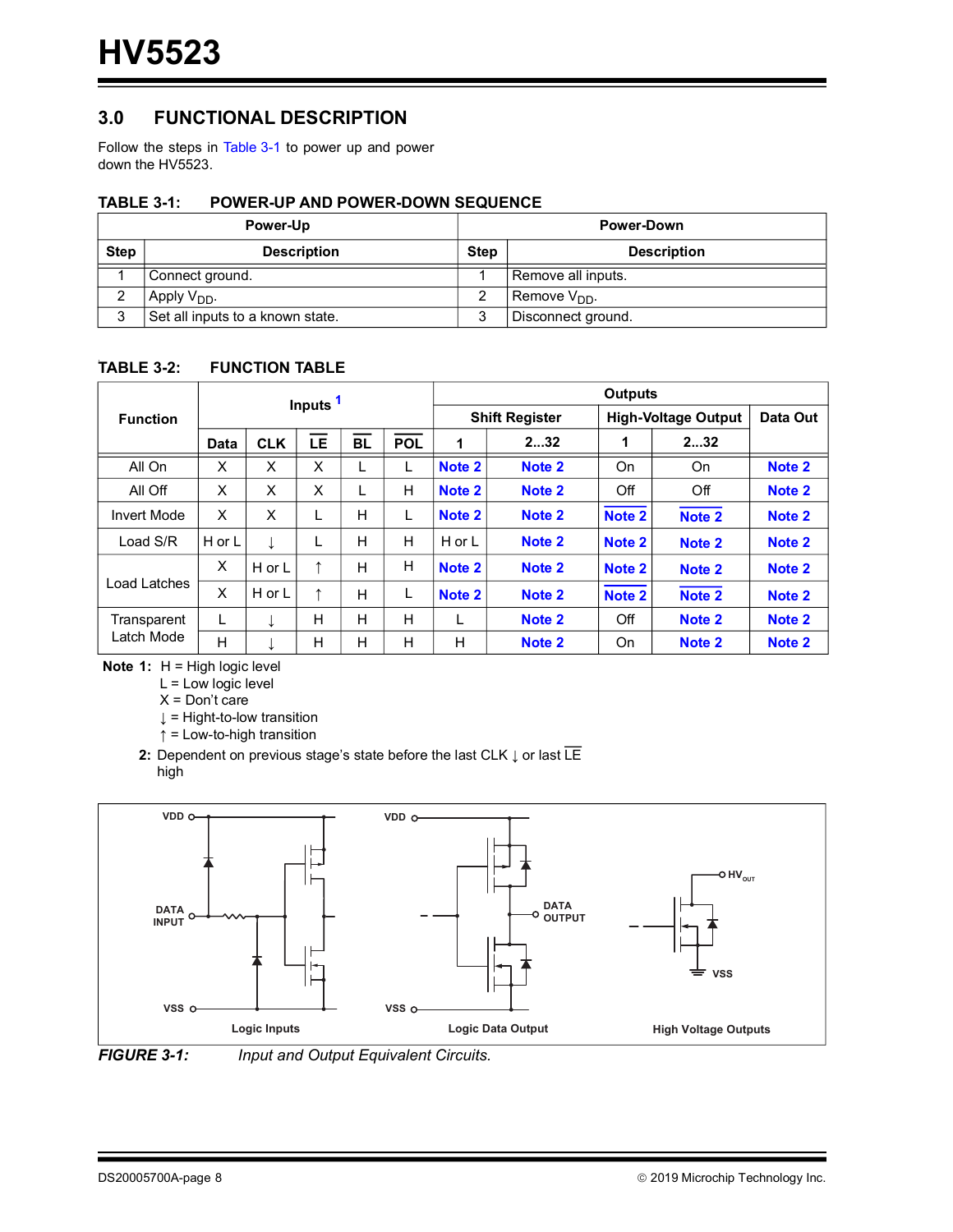## **4.0 PACKAGE MARKING INFORMATION**

## **4.1 Packaging Information**



|       | Legend: XXX<br>Y<br>YY<br><b>WW</b><br><b>NNN</b><br>(e3)<br>$\star$ | Product Code or Customer-specific information<br>Year code (last digit of calendar year)<br>Year code (last 2 digits of calendar year)<br>Week code (week of January 1 is week '01')<br>Alphanumeric traceability code<br>Pb-free JEDEC <sup>®</sup> designator for Matte Tin (Sn)<br>This package is Pb-free. The Pb-free JEDEC designator ((e3))<br>can be found on the outer packaging for this package. |
|-------|----------------------------------------------------------------------|-------------------------------------------------------------------------------------------------------------------------------------------------------------------------------------------------------------------------------------------------------------------------------------------------------------------------------------------------------------------------------------------------------------|
| Note: |                                                                      | In the event the full Microchip part number cannot be marked on one line, it will<br>be carried over to the next line, thus limiting the number of available<br>characters for product code or customer-specific information. Package may or<br>not include the corporate logo.                                                                                                                             |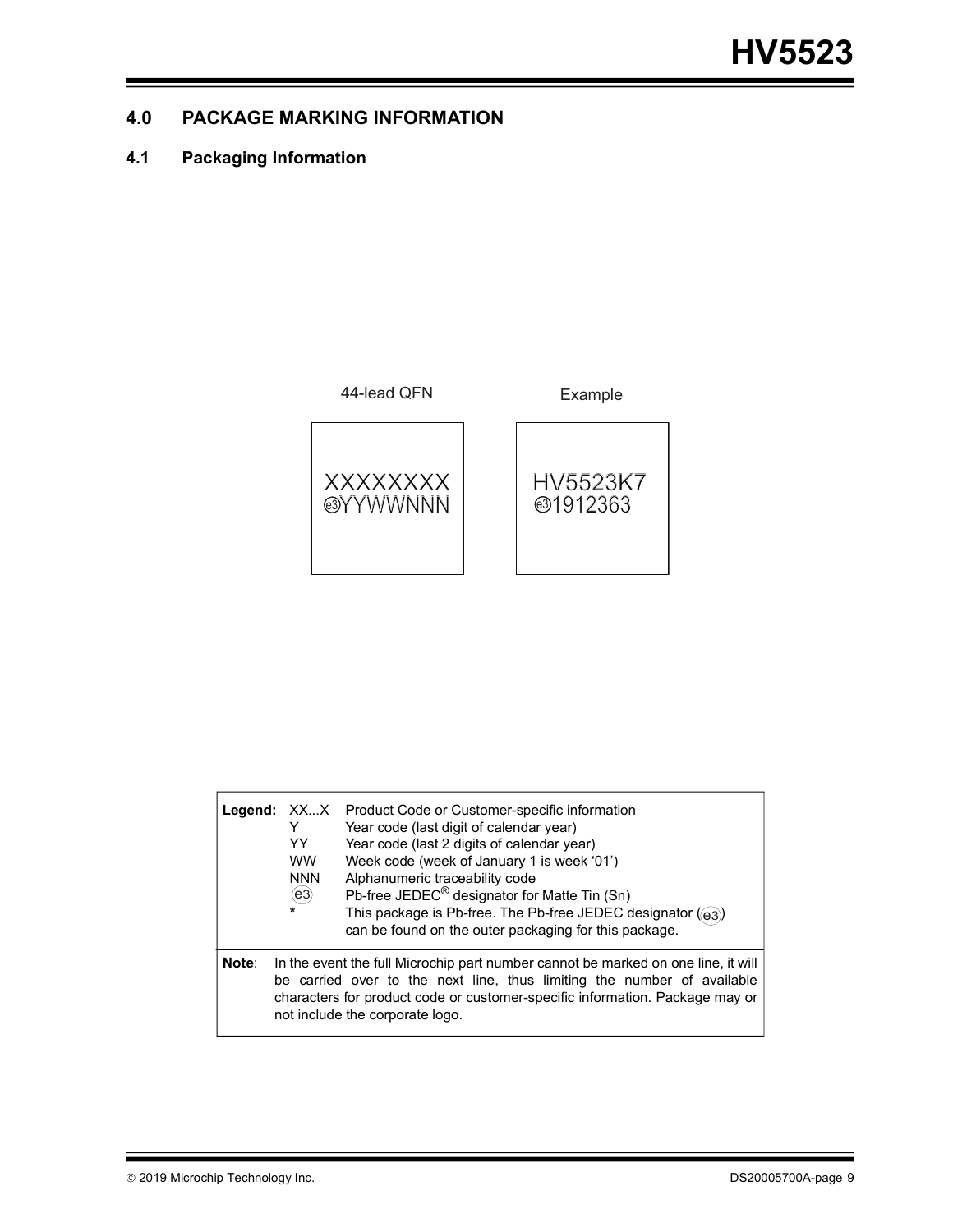## 44-Lead QFN Package Outline (K7)

7.00x7.00mm body, 0.80mm height (max), 0.50mm pitch



Note: For the most current package drawings, see the Microchip Packaging Specification at www.microchip.com/packaging.Notes:

 $1<sup>1</sup>$ A Pin 1 identifier must be located in the index area indicated. The Pin 1 identifier can be: a molded mark/identifier; an embedded metal marker; or a printed indicator.

 $\frac{2}{3}$ a punce analogo the method of manufacturing, a maximum of 0.15mm pullback (L1) may be present.<br>The inner tip of the lead may be either rounded or square.

| Symbol            |            | Α    | A1   | A3                 | b    | D       | D <sub>2</sub>    | Ε<br>E2<br>e<br>ı- |                   | L <sub>1</sub>     |                   |      |  |
|-------------------|------------|------|------|--------------------|------|---------|-------------------|--------------------|-------------------|--------------------|-------------------|------|--|
|                   | <b>MIN</b> | 0.70 | 0.00 |                    | 0.18 | $6.85*$ | 5.00 <sup>t</sup> | $6.85*$            | 5.00 <sup>t</sup> |                    | 0.45 <sup>t</sup> | 0.00 |  |
| Dimension<br>(mm) | <b>NOM</b> | 0.75 | 0.02 | 0.20<br><b>REF</b> | 0.25 | 7.00    | $5.15^{t}$        | 7.00               | $5.15^{t}$        | 0.50<br><b>BSC</b> | $0.55^{t}$        | -    |  |
|                   | <b>MAX</b> | 0.80 | 0.05 |                    | 0.30 | $7.15*$ | $5.25*$           | $(.15^*)$          | $5.25^{t}$        |                    | 0.65 <sup>t</sup> | 0.15 |  |

JEDEC Registration Mo-220, Variation WKKD-3, Issue K, June 2006<br>\* This dimension is not specified in the JEDEC drawing.

† This dimension differs from the JEDEC drawing.

Drawings not to scale.

 $\pmb{\theta}$  $0^{\circ}$  $\overline{a}$ 

 $14^{\rm o}$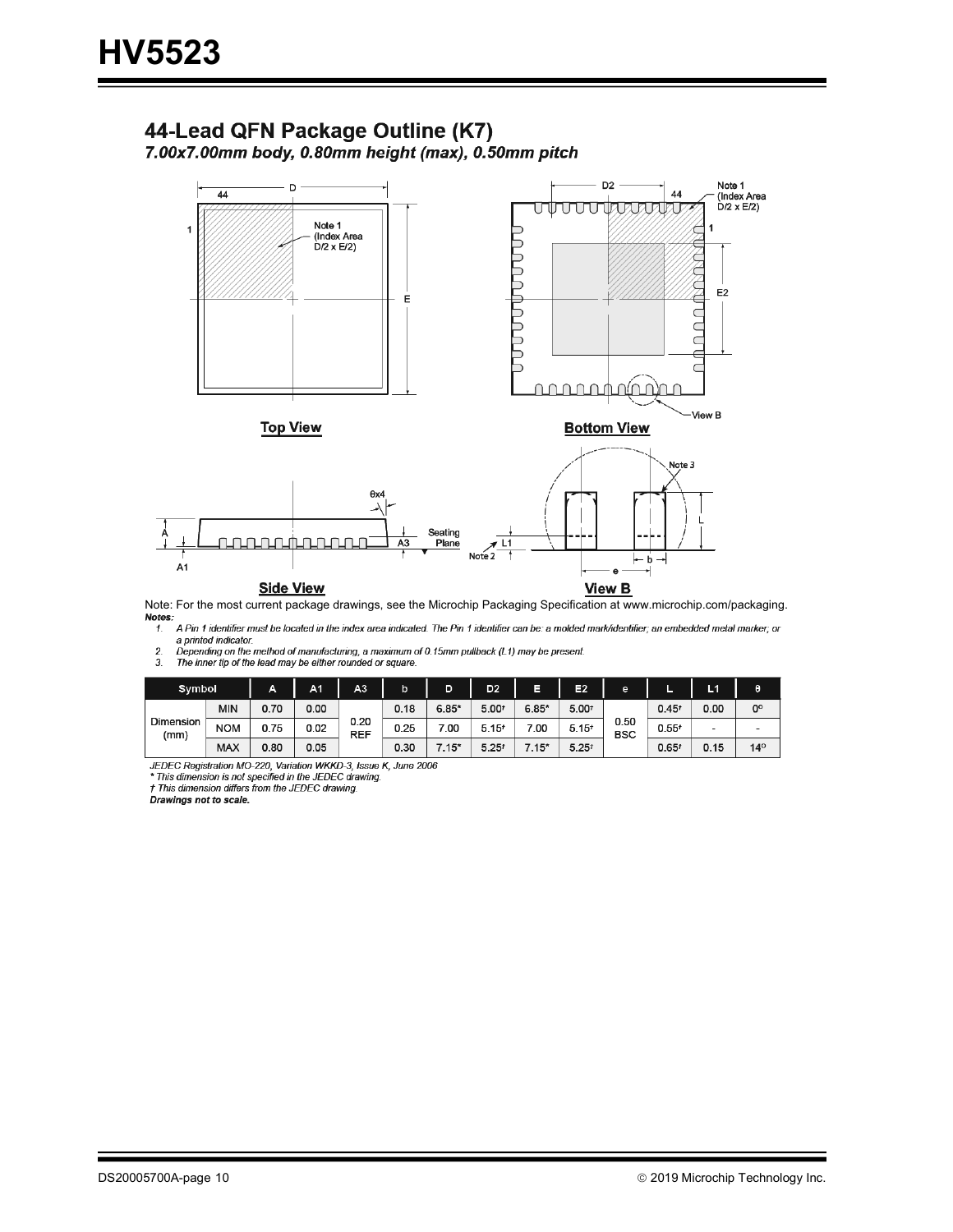## **APPENDIX A: REVISION HISTORY**

#### **Revision A (July 2019)**

- Converted Supertex Doc# DSFP-HV5523 to Microchip DS20005700A
- Changed the quantity of the 44-lead QFN K7 package from 280/Tray to 260/Tray
- Changed the quantity of the 44-lead QFN K7 M933 media type from 2000/Reel to 3000/Reel
- Made minor text changes throughout the document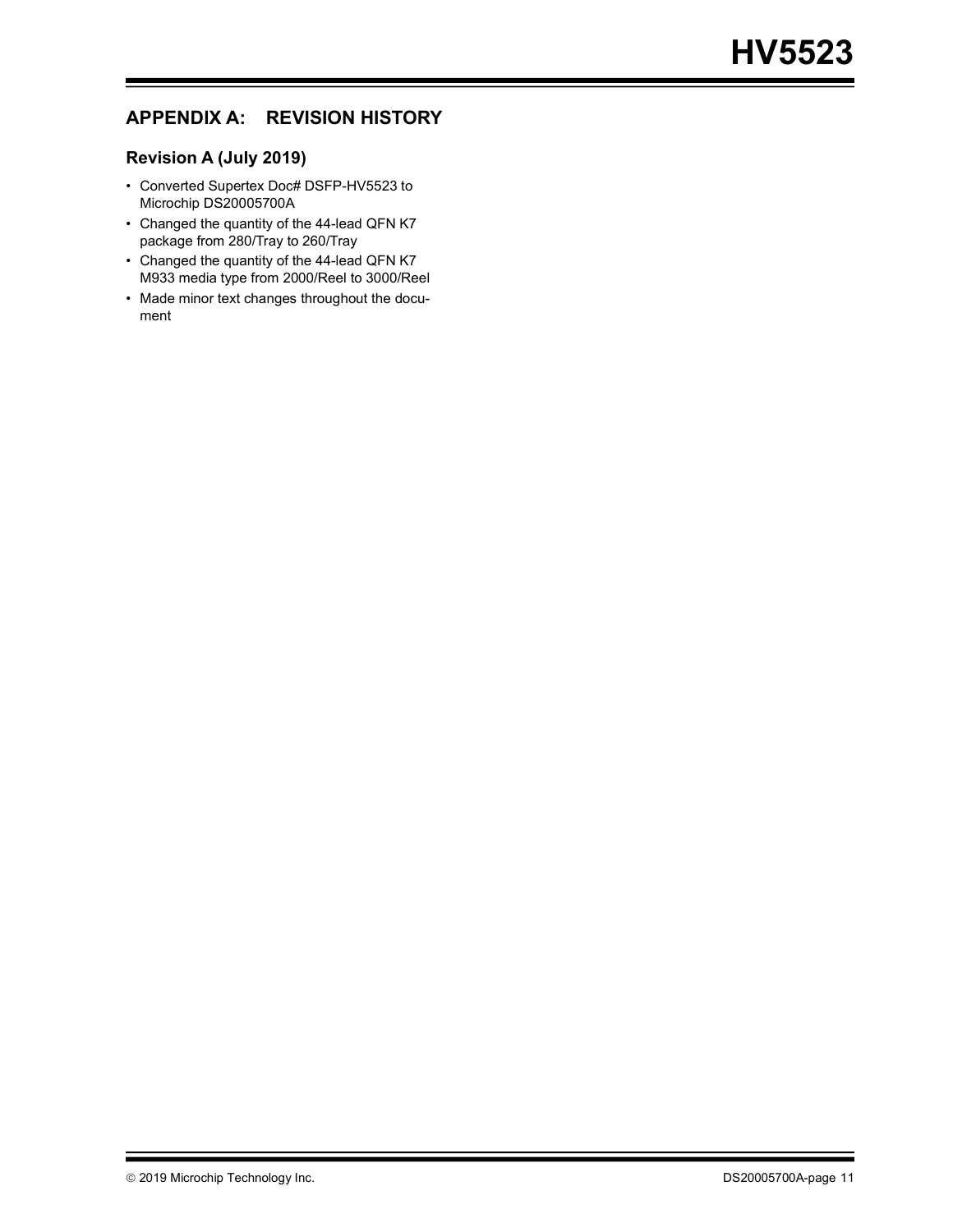## **PRODUCT IDENTIFICATION SYSTEM**

To order or obtain information, e.g., on pricing or delivery, contact your local Microchip representative or sales office.

| PART NO.       | <u>XX</u>                 |                 |                                                                    | Examples:                                                                                                                  |
|----------------|---------------------------|-----------------|--------------------------------------------------------------------|----------------------------------------------------------------------------------------------------------------------------|
| <b>Device</b>  | Package<br><b>Options</b> |                 | Environmental<br><b>Media Type</b>                                 | a) HV5523K7-G:<br>32-Channel Serial-to-Parallel Con-<br>verter with Open-Drain Outputs,<br>44-lead (7x7) WQFN, 260/Tray    |
| Device:        | HV5523                    | $=$             | 32-Channel Serial-to-Parallel Converter<br>with Open-Drain Outputs | b) HV5523K7-G-M933: 32-Channel Serial-to-Parallel Con-<br>verter with Open-Drain Outputs,<br>44-lead (7x7) WQFN, 3000/Reel |
| Package:       | K7                        | $=$             | 44-lead (7x7) WQFN                                                 |                                                                                                                            |
| Environmental: | G                         | $=$             | Lead (Pb)-free/RoHS-compliant Package                              |                                                                                                                            |
| Media Type:    | (blank)<br>M933           | $\equiv$<br>$=$ | 260/Tray for a K7 Package<br>3000/Reel for a K7 Package            |                                                                                                                            |
|                |                           |                 |                                                                    |                                                                                                                            |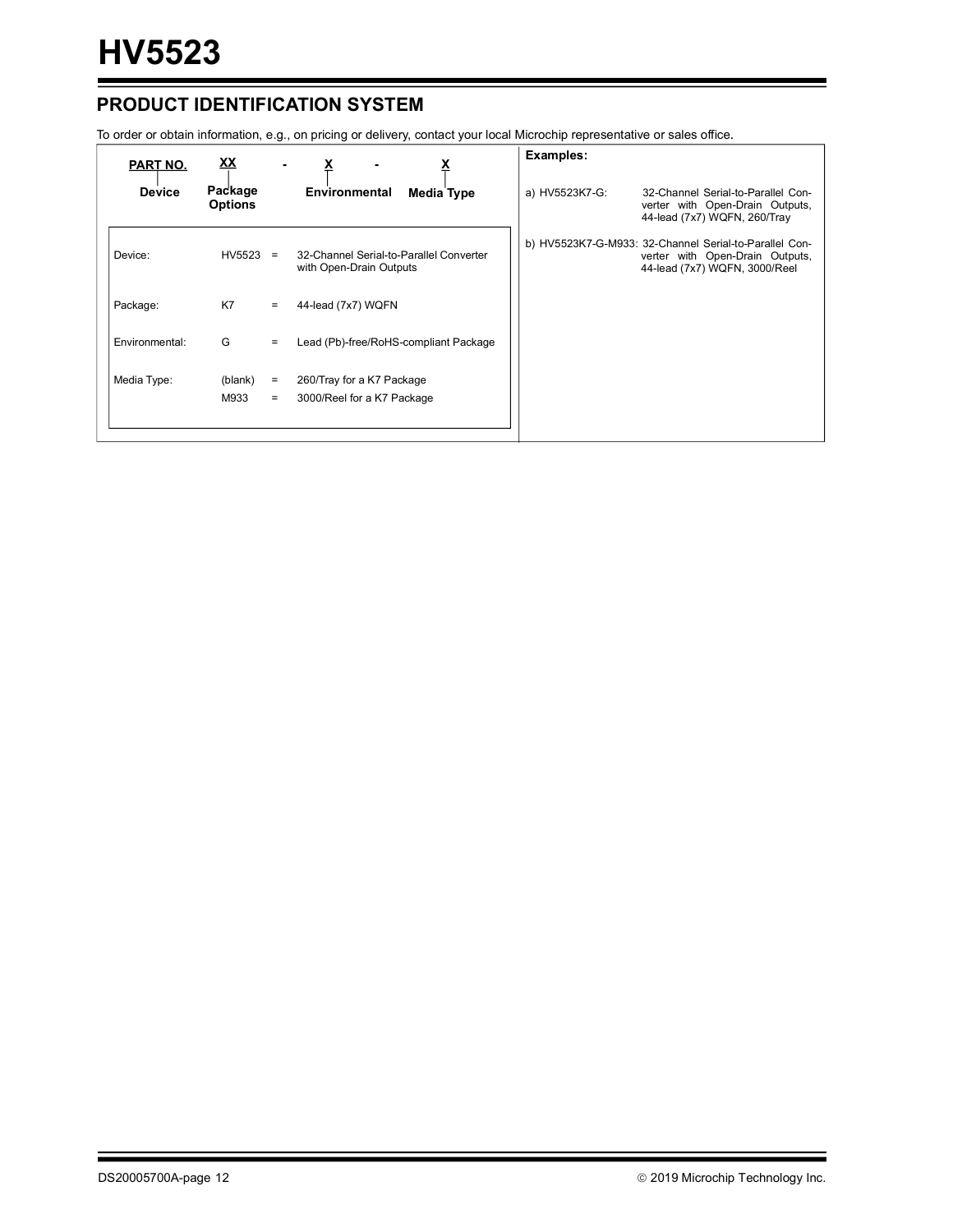#### **Note the following details of the code protection feature on Microchip devices:**

- Microchip products meet the specification contained in their particular Microchip Data Sheet.
- Microchip believes that its family of products is one of the most secure families of its kind on the market today, when used in the intended manner and under normal conditions.
- There are dishonest and possibly illegal methods used to breach the code protection feature. All of these methods, to our knowledge, require using the Microchip products in a manner outside the operating specifications contained in Microchip's Data Sheets. Most likely, the person doing so is engaged in theft of intellectual property.
- Microchip is willing to work with the customer who is concerned about the integrity of their code.
- Neither Microchip nor any other semiconductor manufacturer can guarantee the security of their code. Code protection does not mean that we are guaranteeing the product as "unbreakable."

Code protection is constantly evolving. We at Microchip are committed to continuously improving the code protection features of our products. Attempts to break Microchip's code protection feature may be a violation of the Digital Millennium Copyright Act. If such acts allow unauthorized access to your software or other copyrighted work, you may have a right to sue for relief under that Act.

Information contained in this publication regarding device applications and the like is provided only for your convenience and may be superseded by updates. It is your responsibility to ensure that your application meets with your specifications. MICROCHIP MAKES NO REPRESENTATIONS OR WARRANTIES OF ANY KIND WHETHER EXPRESS OR IMPLIED, WRITTEN OR ORAL, STATUTORY OR OTHERWISE, RELATED TO THE INFORMATION, INCLUDING BUT NOT LIMITED TO ITS CONDITION, QUALITY, PERFORMANCE, MERCHANTABILITY OR FITNESS FOR PURPOSE**.** Microchip disclaims all liability arising from this information and its use. Use of Microchip devices in life support and/or safety applications is entirely at the buyer's risk, and the buyer agrees to defend, indemnify and hold harmless Microchip from any and all damages, claims, suits, or expenses resulting from such use. No licenses are conveyed, implicitly or otherwise, under any Microchip intellectual property rights unless otherwise stated.

#### **Trademarks**

The Microchip name and logo, the Microchip logo, Adaptec, AnyRate, AVR, AVR logo, AVR Freaks, BesTime, BitCloud, chipKIT, chipKIT logo, CryptoMemory, CryptoRF, dsPIC, FlashFlex, flexPWR, HELDO, IGLOO, JukeBlox, KeeLoq, Kleer, LANCheck, LinkMD, maXStylus, maXTouch, MediaLB, megaAVR, Microsemi, Microsemi logo, MOST, MOST logo, MPLAB, OptoLyzer, PackeTime, PIC, picoPower, PICSTART, PIC32 logo, PolarFire, Prochip Designer, QTouch, SAM-BA, SenGenuity, SpyNIC, SST, SST Logo, SuperFlash, Symmetricom, SyncServer, Tachyon, TempTrackr, TimeSource, tinyAVR, UNI/O, Vectron, and XMEGA are registered trademarks of Microchip Technology Incorporated in the U.S.A. and other countries.

APT, ClockWorks, The Embedded Control Solutions Company, EtherSynch, FlashTec, Hyper Speed Control, HyperLight Load, IntelliMOS, Libero, motorBench, mTouch, Powermite 3, Precision Edge, ProASIC, ProASIC Plus, ProASIC Plus logo, Quiet-Wire, SmartFusion, SyncWorld, Temux, TimeCesium, TimeHub, TimePictra, TimeProvider, Vite, WinPath, and ZL are registered trademarks of Microchip Technology Incorporated in the U.S.A.

Adjacent Key Suppression, AKS, Analog-for-the-Digital Age, Any Capacitor, AnyIn, AnyOut, BlueSky, BodyCom, CodeGuard, CryptoAuthentication, CryptoAutomotive, CryptoCompanion, CryptoController, dsPICDEM, dsPICDEM.net, Dynamic Average Matching, DAM, ECAN, EtherGREEN, In-Circuit Serial Programming, ICSP, INICnet, Inter-Chip Connectivity, JitterBlocker, KleerNet, KleerNet logo, memBrain, Mindi, MiWi, MPASM, MPF, MPLAB Certified logo, MPLIB, MPLINK, MultiTRAK, NetDetach, Omniscient Code Generation, PICDEM, PICDEM.net, PICkit, PICtail, PowerSmart, PureSilicon, QMatrix, REAL ICE, Ripple Blocker, SAM-ICE, Serial Quad I/O, SMART-I.S., SQI, SuperSwitcher, SuperSwitcher II, Total Endurance, TSHARC, USBCheck, VariSense, ViewSpan, WiperLock, Wireless DNA, and ZENA are trademarks of Microchip Technology Incorporated in the U.S.A. and other countries.

SQTP is a service mark of Microchip Technology Incorporated in the U.S.A.

The Adaptec logo, Frequency on Demand, Silicon Storage Technology, and Symmcom are registered trademarks of Microchip Technology Inc. in other countries.

GestIC is a registered trademark of Microchip Technology Germany II GmbH & Co. KG, a subsidiary of Microchip Technology Inc., in other countries.

All other trademarks mentioned herein are property of their respective companies.

© 2019, Microchip Technology Incorporated, All Rights Reserved.

*[For information regarding Microchip's Quality Management Systems,](www.microchip.com/quality)  [please visit](www.microchip.com/quality) www.microchip.com/quality.*

ISBN: 978-1-5224-4790-0